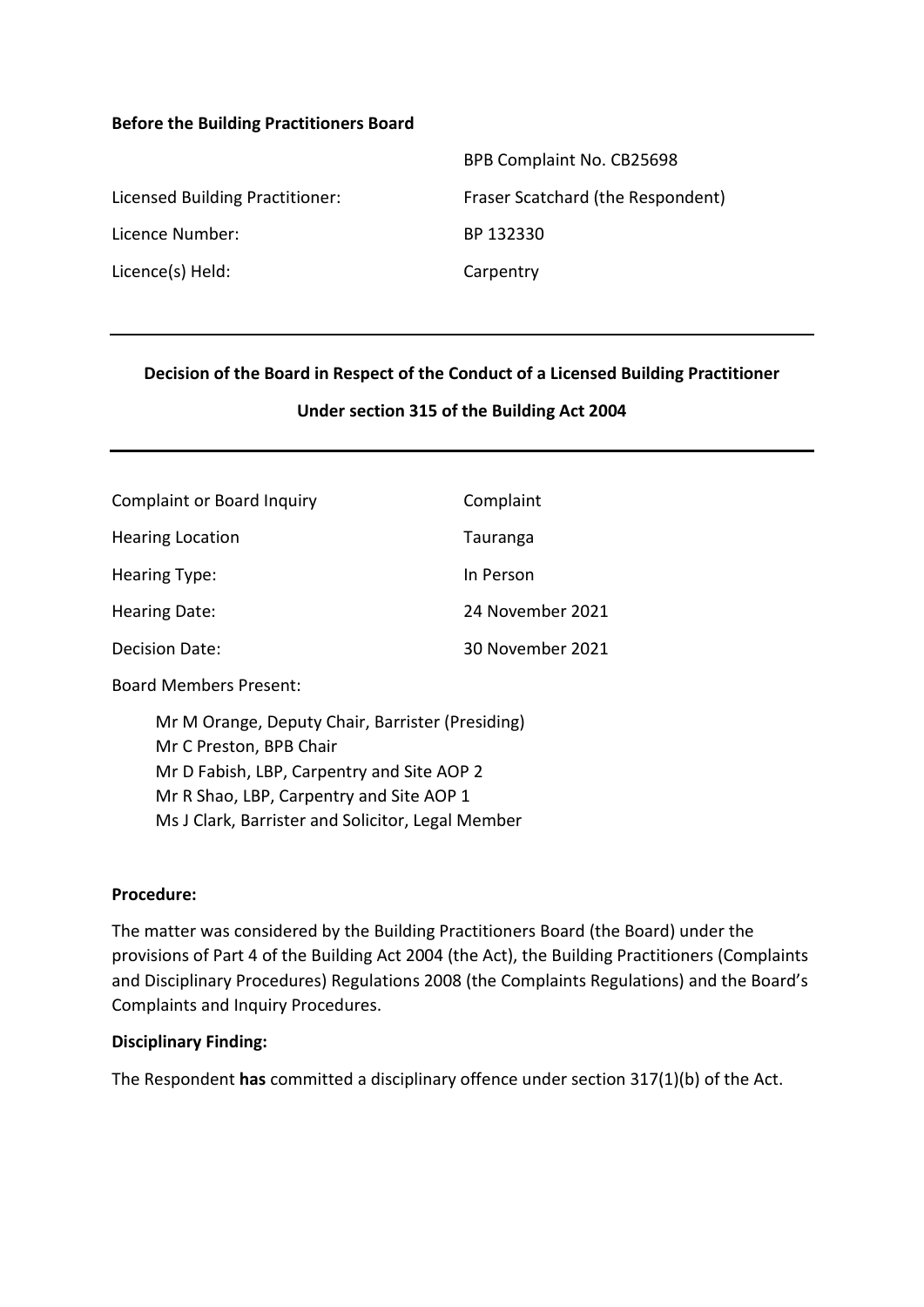## **Contents**

| Negligence - Carrying out building work prior to a building consent being issued 9 |  |
|------------------------------------------------------------------------------------|--|
|                                                                                    |  |
|                                                                                    |  |
|                                                                                    |  |
|                                                                                    |  |
|                                                                                    |  |
|                                                                                    |  |
|                                                                                    |  |
|                                                                                    |  |

### <span id="page-1-0"></span>**Summary of the Board's Decision**

[1] The Respondent has carried out and supervised building work in a negligent manner. He is fined \$2,500 and ordered to pay costs of \$3,500.

### <span id="page-1-1"></span>**The Charges**

- [2] The hearing resulted from a Complaint about the conduct of the Respondent and a Board resolution under regulation 10 of the Complaints Regulations<sup>1</sup> to hold a hearing in relation to building work at [Omitted]. The alleged disciplinary offences the Board resolved to investigate were that the Respondent:
	- (a) carried out or supervised building work or building inspection work in a negligent or incompetent manner (s317(1)(b) of the Act), in that:
		- (i) building work may have been carried out prior to a building consent being granted; and
		- (ii) foundations and framing (including roof framing) may not have been completed in a compliant manner or to an acceptable standard (as further identified in an Engineering Inspection Statement issued by

<span id="page-1-2"></span><sup>&</sup>lt;sup>1</sup> The resolution was made following the Board's consideration of a report prepared by the Registrar in accordance with the Complaints Regulations.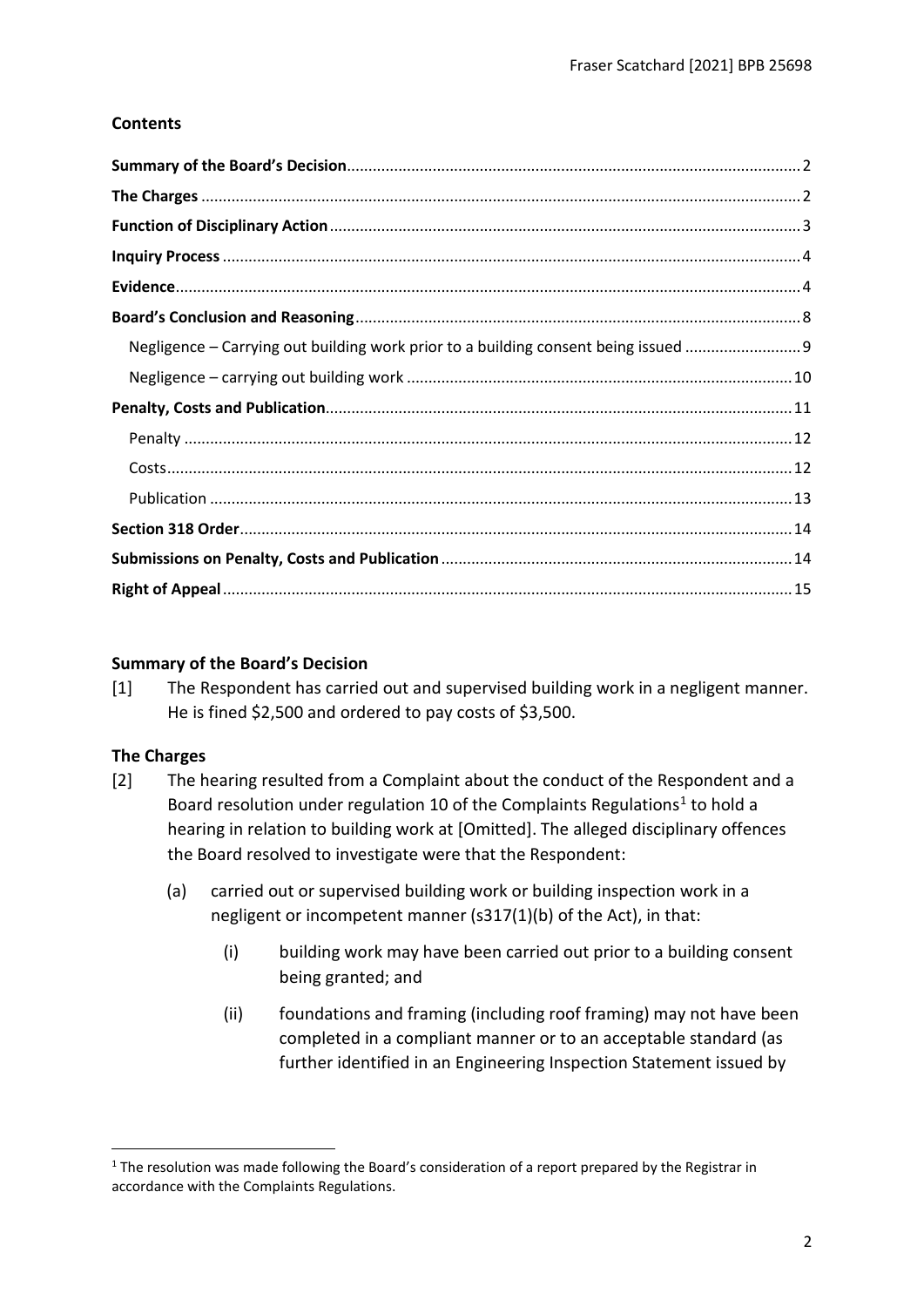[Omitted] dated 28 October 2020 (Document 2.2.13, Page 90 of the Board's files); and

- (iii) a failure to install the correct type of plasterboard behind a bath; and
- (iv) a failure to connect a wing wall to structural framing; and
- (b) carried out or supervised building work or building inspection work that does not comply with a building consent (s317(1)(d) of the Act) in respect of the matters above.

# <span id="page-2-0"></span>**Function of Disciplinary Action**

- [3] The common understanding of the purpose of professional discipline is to uphold the integrity of the profession. The focus is not punishment, but the protection of the public, the maintenance of public confidence and the enforcement of high standards of propriety and professional conduct. Those purposes were recently reiterated by the Supreme Court of the United Kingdom in *R v Institute of Chartered Accountants in England and Wales*[2](#page-2-1) and in New Zealand in *Dentice v Valuers Registration Board*[3](#page-2-2)*.*
- [4] Disciplinary action under the Act is not designed to redress issues or disputes between a complainant and a respondent. In *McLanahan and Tan v The New Zealand Registered Architects Board, [4](#page-2-3)* Collins J. noted that:

*"… the disciplinary process does not exist to appease those who are dissatisfied … . The disciplinary process … exists to ensure professional standards are maintained in order to protect clients, the profession and the broader community."*

[5] In a similar vein, the Board's investigation and hearing process is not designed to address every issue that is raised in a complaint or by a complainant. The disciplinary scheme under the Act and Complaint's Regulations focuses on serious conduct that warrants investigation and, if upheld, disciplinary action. Focusing on serious conduct is consistent with decisions made in the New Zealand courts in relation to the conduct of licensed persons $5$ :

> *… the statutory test is not met by mere professional incompetence or by deficiencies in the practice of the profession. Something more is required. It includes a deliberate departure from accepted standards or such serious negligence as, although not deliberate, to portray indifference and an abuse.*

[6] Finally, the Board can only inquire into "the conduct of a licensed building practitioner" with respect to the grounds for discipline set out in section 317 of the Act. Those grounds do not include contractual breaches other than when the

<span id="page-2-1"></span><sup>&</sup>lt;sup>2</sup> R v Institute of Chartered Accountants in England and Wales [2011] UKSC 1, 19 January 2011.

<span id="page-2-2"></span><sup>3</sup> [1992] 1 NZLR 720 at p 724

<span id="page-2-3"></span><sup>4</sup> [2016] HZHC 2276 at para 164

<span id="page-2-4"></span><sup>5</sup> *Pillai v Messiter (No 2)* (1989) 16 NSWLR 197 (A) at 200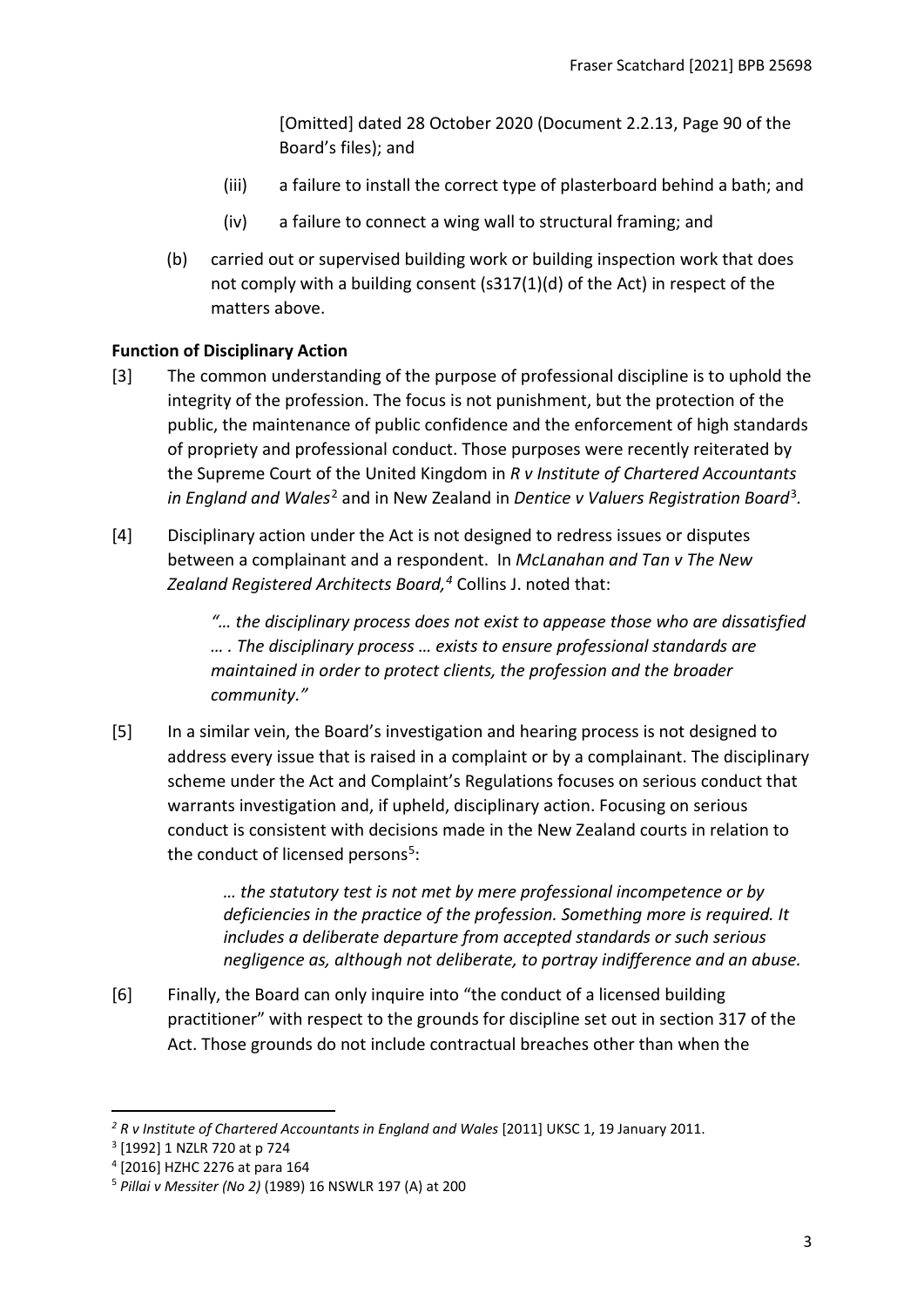conduct reaches the high threshold for consideration under section 317(1)(i) of the Act, which deals with disrepute.

[7] The above commentary on the limitations of the disciplinary process is important to note as, on the basis of it, the Board's inquiries, and this decision, focus on and deal with the serious conduct complained about.

## <span id="page-3-0"></span>**Inquiry Process**

- [8] The investigation and hearing procedure under the Act and Complaints Regulations is inquisitorial, not adversarial. There is no requirement for a complainant to prove the allegations. Rather the Board sets the charges, and it decides what evidence is required at a hearing to assist it in its investigations. In this respect, the Board reviews the available evidence when considering the Registrar's Report and determines the witnesses that it believes will assist at a hearing. The hearing itself is not a review of all of the available evidence. Rather it is an opportunity for the Board to seek clarification and explore certain aspects of the charges in greater depth.
- [9] Whilst a complainant may not be required to give evidence at a hearing, they are welcome to attend and, if a complainant does attend, the Board provides them with an opportunity to participate in the proceedings.

## <span id="page-3-1"></span>**Evidence**

- [10] The Board must be satisfied on the balance of probabilities that the disciplinary offences alleged have been committed*[6](#page-3-2)*. Under section 322 of the Act, the Board has relaxed rules of evidence that allow it to receive evidence that may not be admissible in a court of law.
- [11] The procedure the Board uses is inquisitorial, not adversarial. The Board examines the documentary evidence available to it prior to the hearing. The hearing is an opportunity for the Board, as the inquirer and decision-maker, to call and question witnesses to further investigate aspects of the evidence and to take further evidence from key witnesses. The hearing is not a review of all of the available evidence.
- [12] In addition to the documentary evidence before it, the Board heard evidence at the hearing from:

| <b>Fraser Scatchard</b> | Respondent                                             |
|-------------------------|--------------------------------------------------------|
| [Omitted]               | Complainant                                            |
| <b>Ed Morris</b>        | Wizebuy Building Inspections 2012 Limited              |
| Allan McKerchar         | Civil Engineering Central Limited                      |
| [Omitted]               | Licensed Building Practitioner (Carpentry<br>BP129965) |

<span id="page-3-2"></span><sup>6</sup> *Z v Dental Complaints Assessment Committee* [2009] 1 NZLR 1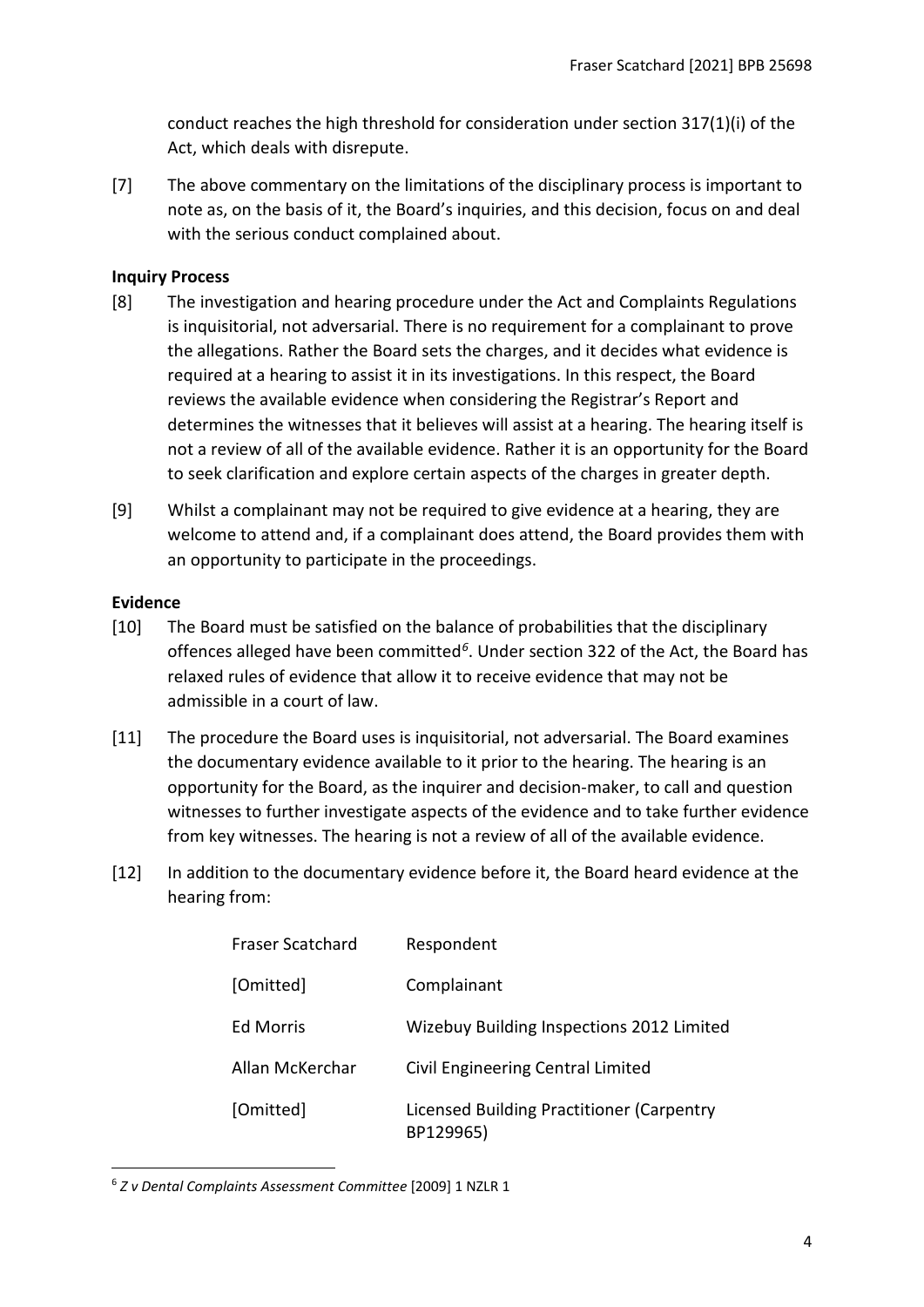- [13] The complaint related to a new residential build. The Respondent was engaged to carry out the construction of the dwelling as a subcontractor to [Omitted]. The building work was carried out under a building consent and included restricted building work. The Respondent was the only Licensed Building Practitioner on the site. He had two employees who had 3 and 2 years experience respectively. The Respondent said that he was on site every day and supervised his workers and checked their work.
- [14] The Board stated at the commencement of the hearing that only the issues set out in the Notice of Proceeding dated 1 July 2021 would be dealt with at the hearing. Subsequent to that Notice, the Complainant had raised further issues, providing photographic evidence and further reports from [Omitted] dated 30 July 2021 and 7 September 2021. These additional matters were not addressed at the hearing as the Respondent had not had an opportunity to consider and respond to them. To the extent that Mr Morris' additional reports related to the original issues in the Notice of Proceeding they were considered by the Board.
- [15] The Complainant made an opening statement in which he noted that work on the house commenced in December 2019 and that there were workmanship issues right from the start. He stated that, despite meetings to address the issues, they were brushed aside and not adequately fixed. He considered that there had been a lack of reasonable skill and care throughout the entire build.
- [16] The Respondent stated in his opening statement that he was contracted to [Omitted], that work had commenced on 2 December 2019, and his last day on site was 20 July 2020. He noted that his work passed all Council inspections.

### *Issue One – Was any building work carried out before the building consent was issued?*

- [17] Matamata Piako District Council issued a building consent (BC No. 2019.7644) for the project on 20 December 2019 (Document 4.2; Page 252 of the Board's file). The Respondent stated that he began work on 2 December 2019 when he set out the foundations and set up boxing. A photograph dated 17 December 2019 showed the amount of work completed as of that date (Document 2.5.65; Page 228 of the Board's files). The Respondent agreed when it was put to him that a considerable amount of building work was carried out before the building consent was granted.
- [18] Additionally, the Complainant stated that the floor pad was ready to be poured before 20 December 2019. The Respondent accepted this was the case.
- [19] The Respondent stated that the building consent documentation was not on-site, and that he only found out afterwards that the consent had not been issued when he commenced the building work. He stated that he generally did not do this (start without a consent), but, in this case, he did not check that the stamped consented plans were on site.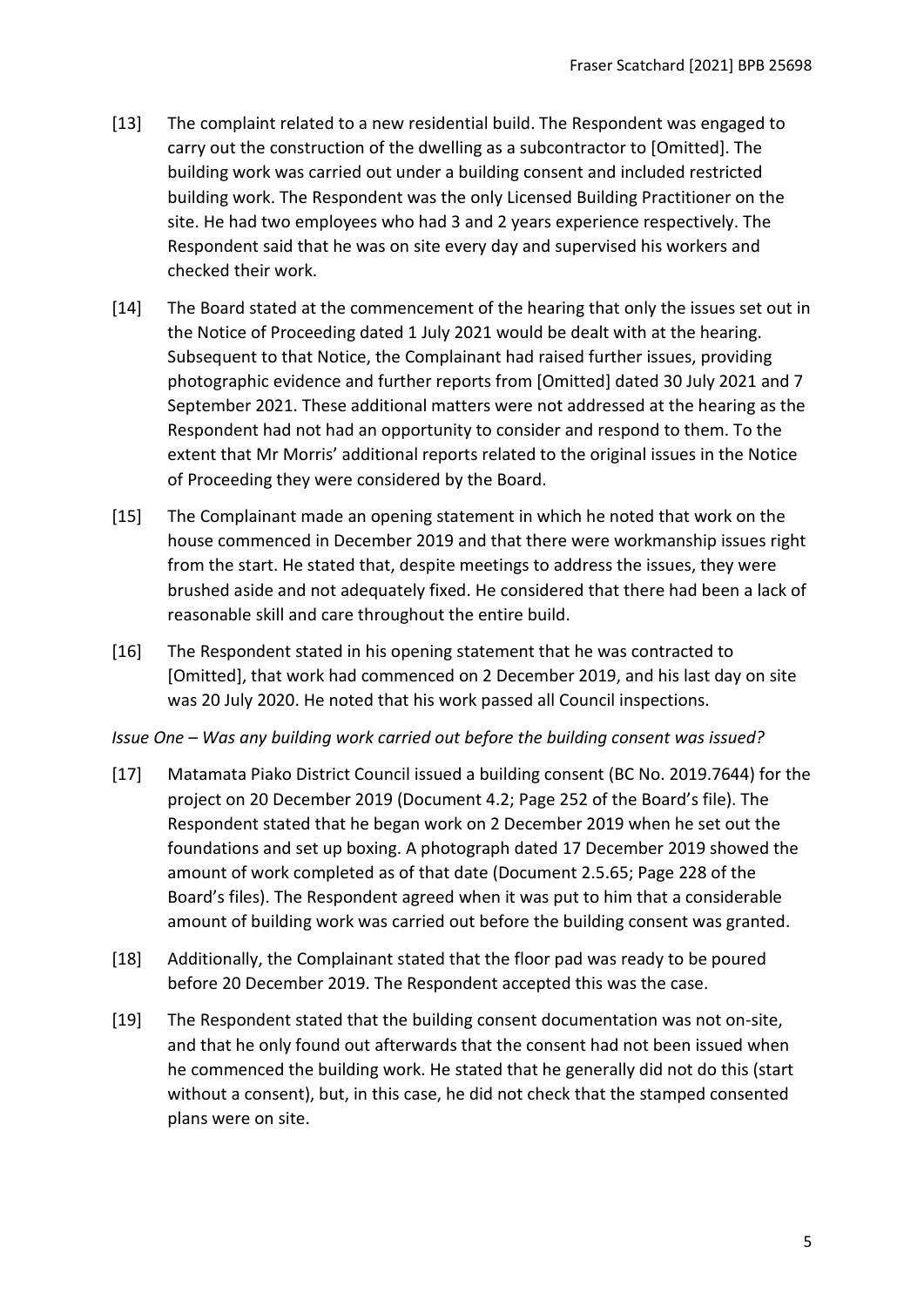## *Issue Two – Foundations and Framing*

- [20] Mr Morris is a Registered Building Surveyor and Member of the New Zealand Institute of Building Surveyors. He was engaged by the Complainant. Mr Morris affirmed his reports and gave expert evidence on the workmanship of the Respondent.
- [21] In his report dated 6 July 2020, Mr Morris provided photographs taken by the Complainant of the concrete floor and commented that the edge of the concrete was broken in many places and the surface of the floor was not flat. This had the consequence of not fully supporting the wall framing and causing gaps between the bottom plate and the concrete floor (Document 2.1.44, 2.1.45,2.1.50; Pages 58,59, and 64 of the Board's files).
- [22] In Mr Morris' further report dated 7 September 2021, Appendices 4 and 5 showed the measurements he recorded showing the extent of floor surface deviations and wall framing out of plumb (Document 8.1.3.1, Pages 561 and 562 of the Board's files). At the hearing, Mr Morris explained how these measurements were taken and concluded that the floor was out of level.
- [23] Mr McKerchar is a civil engineer and a director of Civil Engineering Central Limited. He was engaged by the Main Contractor, [Omitted] and gave expert evidence on the structural perspective. Mr McKerchar's report of 28 October 2020 concluded –

*"The bottom plate appears to have been lain on an uneven concrete surface. This has resulted in gaps under the bottom plate that a steel ruler could readily pass under and secondly where holding down bolts have been tightened the bottom plate has been pulled away from the prefabricated frame."*

*"In terms of the framing inspected where the brick veneer had been removed, I found that while the situation is not ideal, the ultimate structural effectiveness of the bracing that these frames provides remains."* 

- [24] At the hearing, Mr McKerchar stated that there was a combination of framing and flooring problems and that the *"gaps involved were caused by insufficient care during the building process".* He also stated, *"it was a likely conclusion to say that the areas of Mr Morris' report showing the brick rebates out of level, up to 25mm, would be reflected in the floor levels being out by an equal amount and this would have also contributed to the wall framing issues."*
- [25] In evidence at the hearing, the Respondent had "*no explanation for the variances".* It was his evidence that he did the set-out and some boxing work but did not lay the floor and was not present on-site when it was poured. The boxing was old boxing timber that had been reused. The rebate was formed by using ripped down gauged timber. He stated that he did use a laser when setting the foundation levels but not for the rebate and that he rechecked the levels prior to the floor being poured.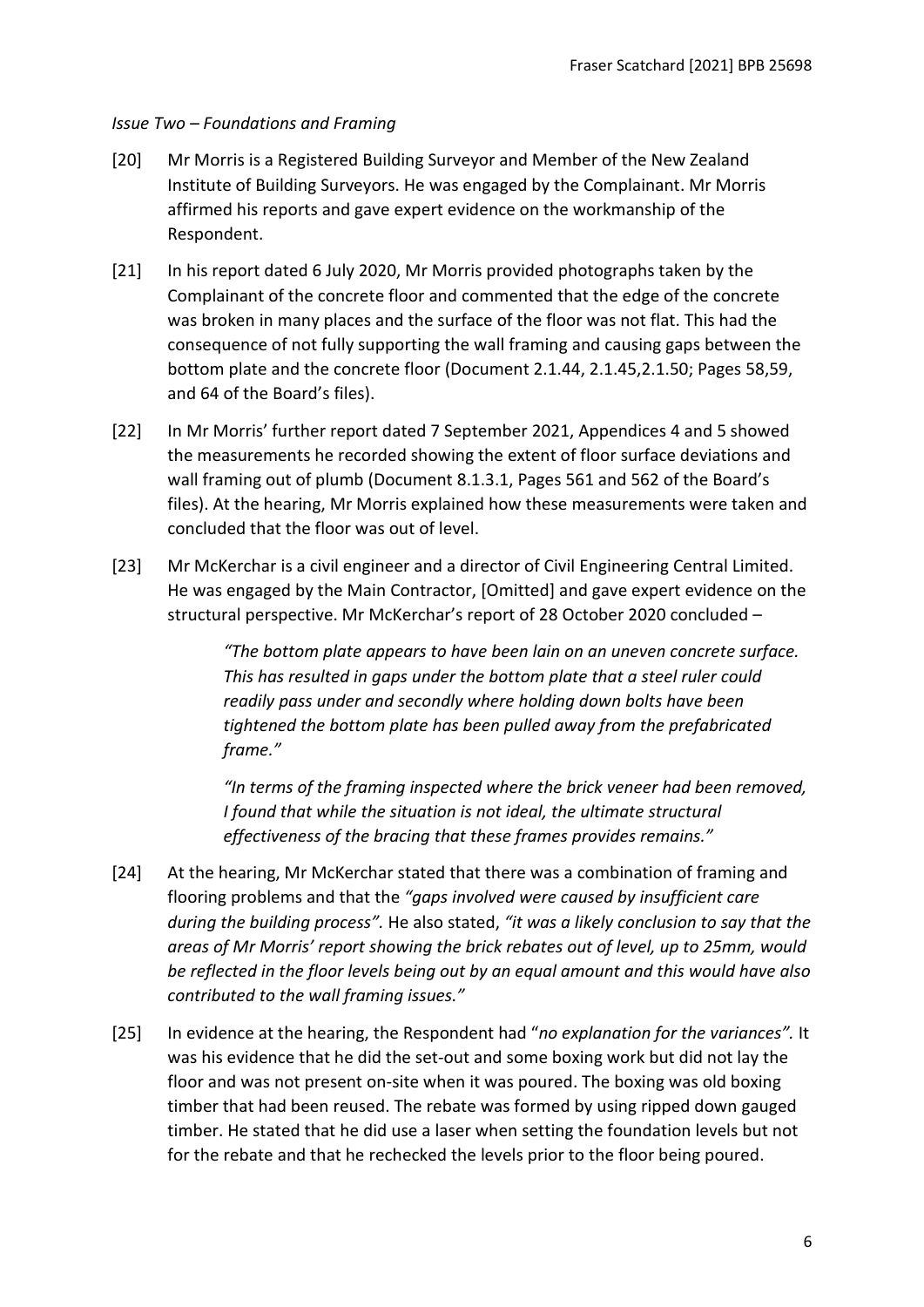- [26] The Respondent agreed that he placed the framing on top of broken out areas of concrete, and this was only 2-3 days after the concrete was poured and was because of time constraints imposed on him. He did not do anything to promote the curing of the concrete, and it was not his usual practice to do anything. The boxing was stripped the day after the concrete was poured.
- [27] The Respondent advised that he did not initially identify the gaps between the bottom plate and the concrete floor until it was pointed out to him by the Complainant. He considered that the issue was then solved by him strapping the studs to tie in the bottom plate and adding quite a few extra bolts. Mr McKerchar advised that this was an acceptable solution.
- [28] There were various other issues highlighted in Mr Morris' report of 6 July 2021. (Document 2.1.25 – 2.1.43, 2.1.53 – 2.1.58; Pages 39-57 and 67 – 72 of the Board's files).
- [29] [Omitted], a Licensed Building Practitioner (Carpentry) who completed roofing repairs on the project from 20 September 2020 to 20 October 2020, said *"there were three or four areas where the roofing had to be removed to inspect and remedy areas of framing and fixing that were not compliant."* [Omitted] also stated that some walls were not particularly plumb or straight but that they were easily fixed. In his view, there were a few issues in the "*could have been done better*" category, but they were not serious.
- [30] After the Respondent's involvement in the building work came to an end various areas of the brick cladding were taken down (three elevations) and gaps under the framing were identified. Those gaps required packing under the bottom plate to ensure the framing was compliant.
- [31] Some WANZ bars were noted as being incorrectly installed and fixed at incorrect centres (8-9 of 27 windows with bars affixed at 900mm and set too high), some vents were filled with foam, and perf rods may not have been installed. The Respondent stated that some WANZ bars were installed after the windows were installed as that was the only practical way of installing them. He stated that perf rods were installed and that the foam may have blown through holes.
- [32] The Respondent described how he set out stood frames and installed trusses. There were two areas where trusses were inadequately supported. The Respondent completed remedial work, including installing nogging and strapping. Mr McKerchar considered the strengthening was adequate. There were also three unsupported purlins that were remediated with small cantilevers. The areas of framing complained about were described by the remedial builder, [Omitted], as compliant with the building code, notwithstanding that it could have been done better.
- [33] The Board also heard evidence as regards the positioning of plumbing waste pipes in the foundations that the plumber was responsible for those matters.

*Issue three – plasterboard behind the bath*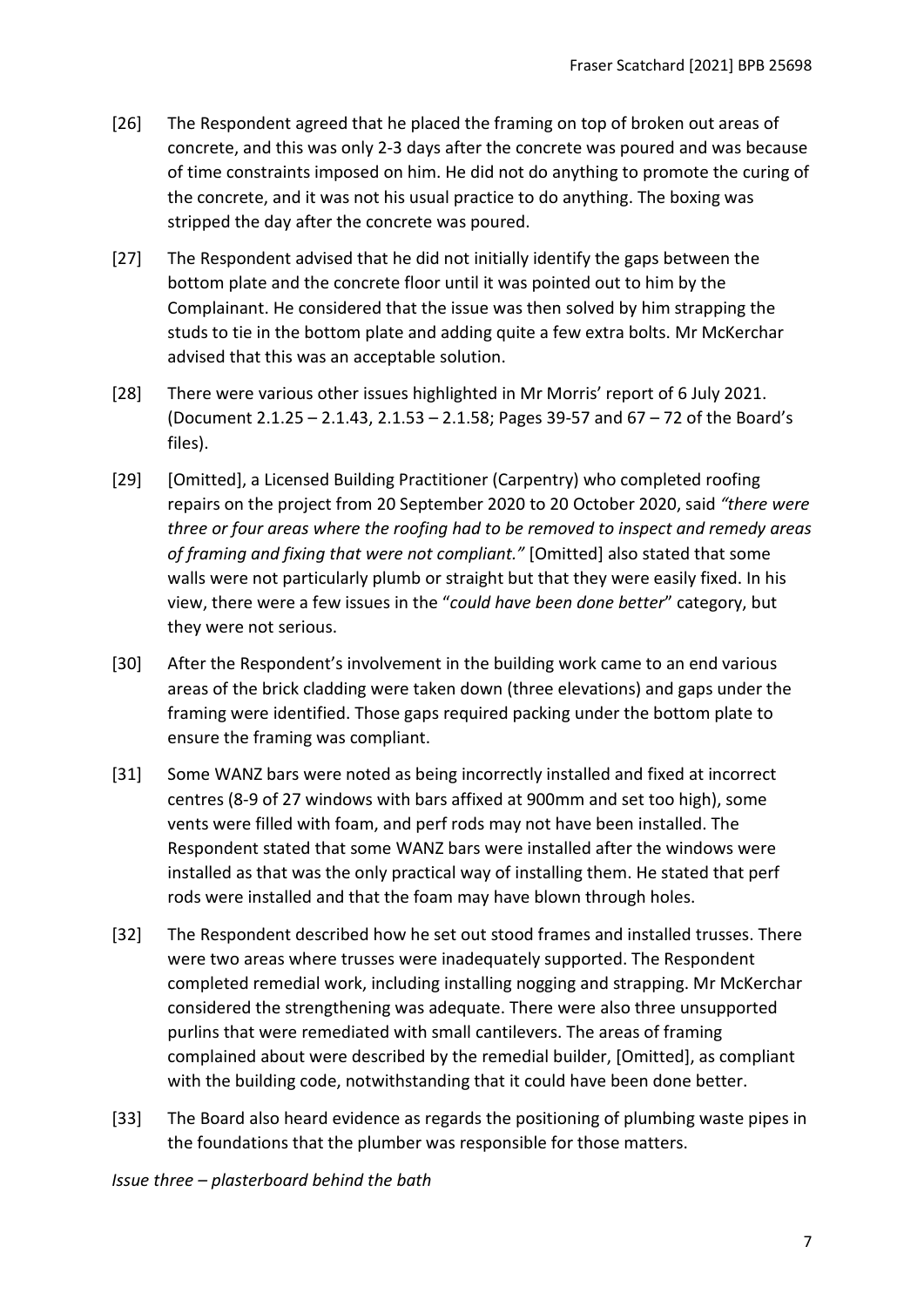[34] The Complainant advised that when the brick veneer was stripped to investigate the framing, it was revealed that there was no gib board behind the bath underneath the framed cradle that supported the bath. The Respondent confirmed that he did this work. He said that this was an oversight only, that he did not check the work, and that he had done it properly on previous projects.

## *Issue four -connection of wing wall to structural framing in the bathroom*

- [35] The Complainant gave evidence that when there were issues in the bathrooms, the walls were stripped, and they discovered that the wing walls were different lengths, did not line up and were not framed onto the walls.
- [36] In response, the Respondent said that it was a difficult area to gib, and a decision had to be made. His solution was to install the plasterboard and then tie the framing for the wing walls through the plasterboard. He accepted, when it was put to him by the Board, that this was an odd decision, and he admitted that it was not good practice and not to the building consent. He noted that it was a solution developed by another builder who was on site.
- [37] The Respondent made a closing statement that every issue had been dealt with, all work passed Council inspection, and he did not do anything intentionally.

## <span id="page-7-0"></span>**Board's Conclusion and Reasoning**

- [38] The Board has decided that the Respondent **has** carried out or supervised building work or building inspection work in a negligent manner (s 317(1)(b) of the Act) and **should** be disciplined.
- [39] The Board made its findings that the Respondent has breached section 317(1)(b) of the Act on the basis of the Respondent's acknowledgements and the expert evidence before it in respect of carrying out building work prior to a consent being issued, the foundation and framing issues as they related to the bottom plate and the failure to tie a wing wall into structural framing in a compliant manner
- [40] With regard to the remaining issues, the Board found that the conduct was not sufficiently serious enough to warrant a disciplinary finding (excluding the plumbing issue, which was the responsibility of a registered and licensed plumber). This finding was made on the basis of the Court's directions on professional disciplinary matters. For example, in *Collie v Nursing Council of New Zealand*[7](#page-7-1), the Court's noted, as regards the threshold for disciplinary matters, that:

*[21] Negligence or malpractice may or may not be sufficient to constitute professional misconduct and the guide must be standards applicable by competent, ethical and responsible practitioners and there must be behaviour which falls seriously short of that which is to be considered acceptable and not mere inadvertent error, oversight or for that matter carelessness.*

<span id="page-7-1"></span><sup>7</sup> [2001] NZAR 74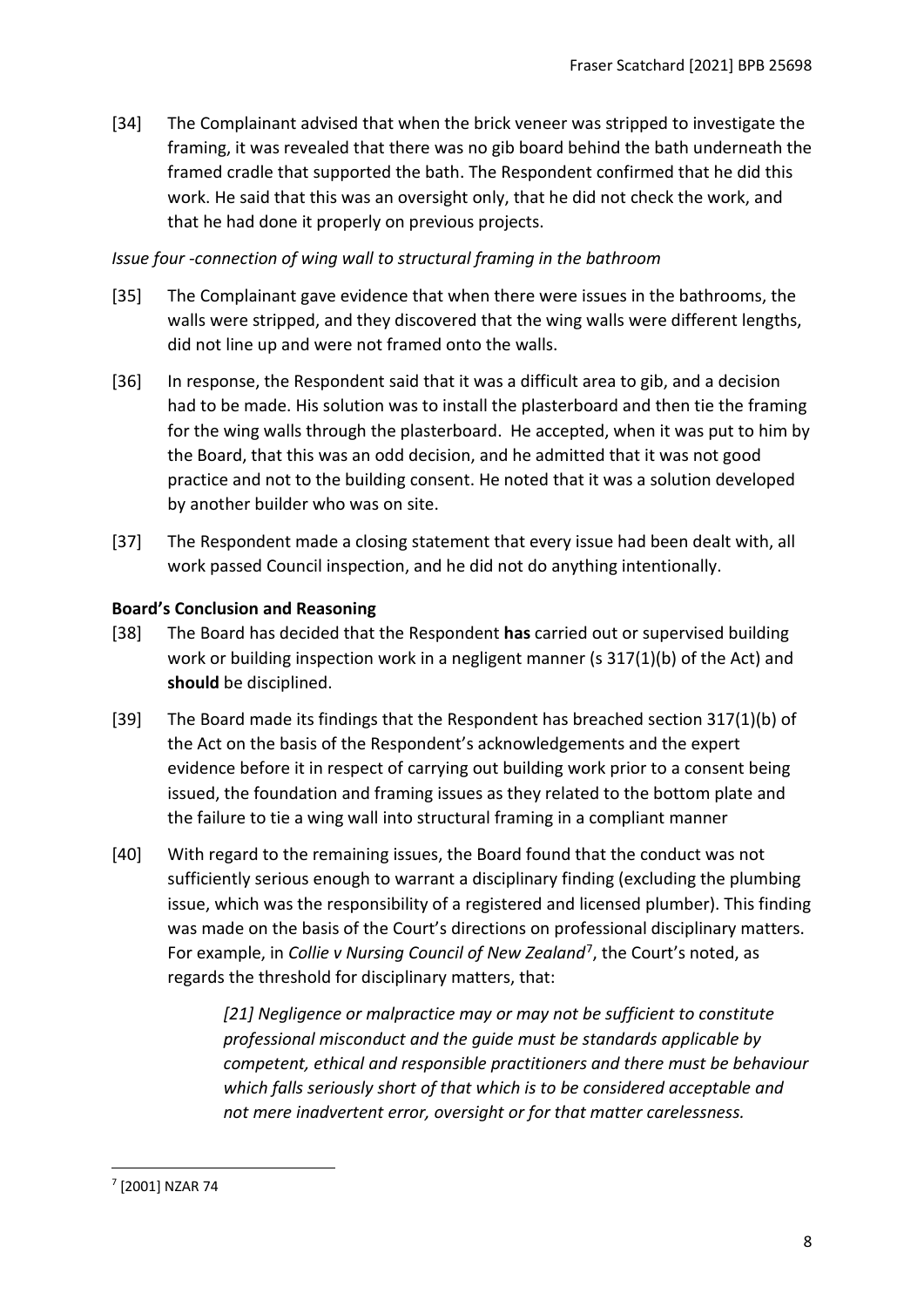[41] The Board has also decided that the Respondent **has not** breached section 317(1)(d) of the Act.

### <span id="page-8-0"></span>Negligence – Carrying out building work prior to a building consent being issued

- [42] In relation to the failure to ensure a building consent was in place prior to the building work commencing the Board notes, under section 40 of the Act:
	- *40 Buildings not to be constructed, altered, demolished, or removed without consent*
	- *(1) A person must not carry out any building work except in accordance with a building consent.*
	- *(2) A person commits an offence if the person fails to comply with this section.*
	- *(3) A person who commits an offence under this section is liable on conviction to a fine not exceeding \$200,000 and, in the case of a continuing offence, to a further fine not exceeding \$10,000 for every day or part of a day during which the offence has continued.*
- [43] As a consent had not issued when the building work started, the provision had been breached. Essentially, unconsented work took place.
- [44] The process of issuing a building consent and the subsequent inspections under it ensure independent verification that the Building Code has been complied with and that the works will meet the required performance criteria in the Building Code. In doing so, the building consent process provides protection for owners of works and the public at large. This accords with the purposes of the Act as set out in section 3:

# *3 Purposes*

*This Act has the following purposes:*

- *(a) to provide for the regulation of building work, the establishment of a licensing regime for building practitioners, and the setting of performance standards for buildings to ensure that—* 
	- *(i) people who use buildings can do so safely and without endangering their health; and*
	- *(ii) buildings have attributes that contribute appropriately to the health, physical independence, and well-being of the people who use them; and*
	- *(iii) people who use a building can escape from the building if it is on fire; and*
	- *(iv) buildings are designed, constructed, and able to be used in ways that promote sustainable development:*
- *(b) to promote the accountability of owners, designers, builders, and building consent authorities who have responsibilities for ensuring that building work complies with the building code.*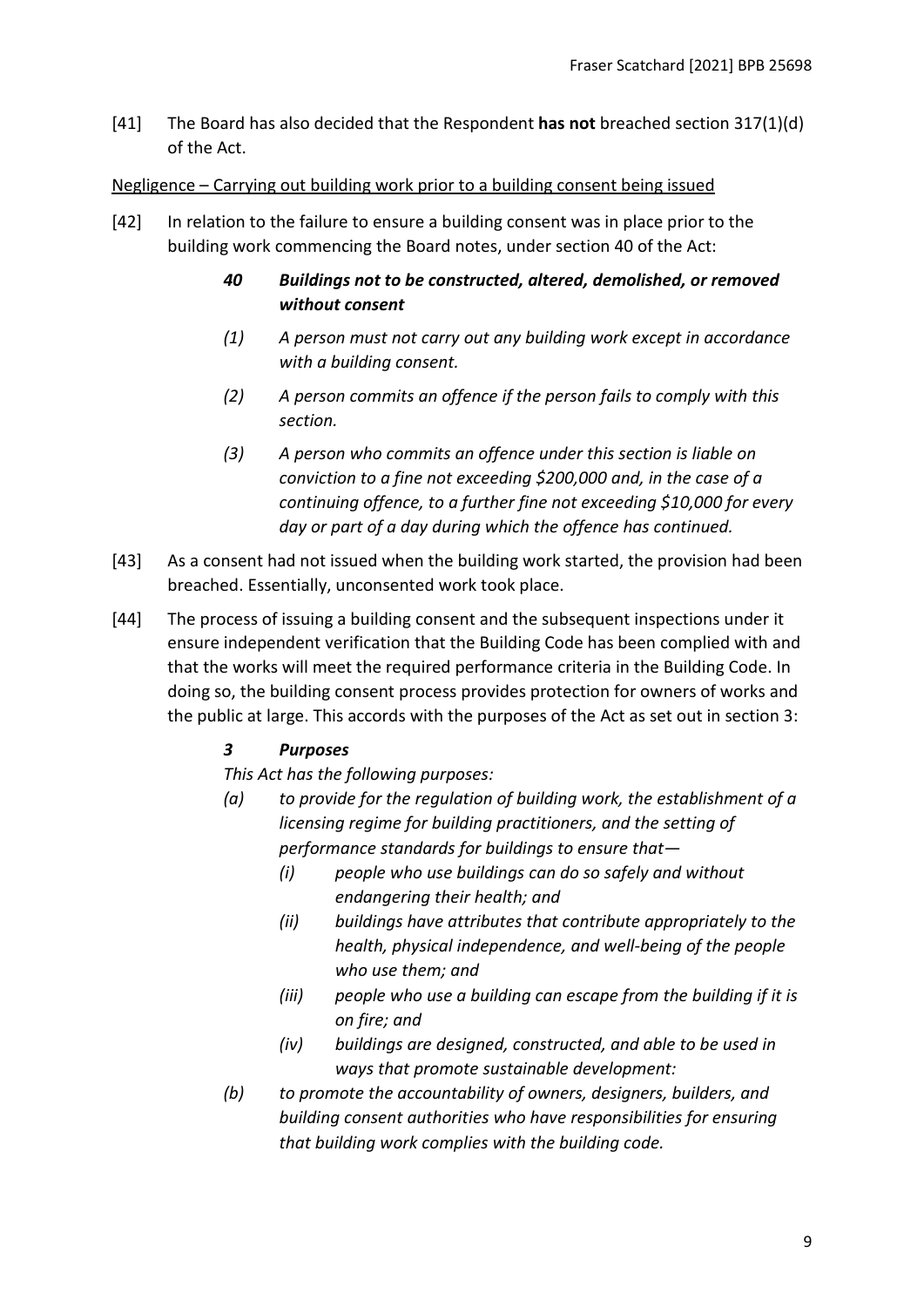[45] In *Tan v Auckland Council[8](#page-9-1)* the High Court, whilst dealing with a situation where no building consent had been obtained, stated the importance of the consenting process as follows:

> *[35] The building consent application process ensures that the Council can check that any proposed building work is sufficient to meet the purposes described in s 3 (of the Act). If a person fails to obtain a building consent that deprives the Council of its ability to check any proposed building work.*

[46] Justice Brewer in *Tan* also noted:

*[37] … those with oversight (of the building consent process) are in the best position to make sure that unconsented work does not occur.* 

*[38] … In my view making those with the closest connection to the consent process liable would reduce the amount of unconsented building work that is carried out, and in turn would ensure that more buildings achieve s 3 goals.*

- [47] The *Tan* case related to the prosecution of the project manager of a build. The project manager did not physically carry out any building work. The High Court on appeal, however, found that his instructions to those who did physically carry out the work amounted to "carrying out" for the purposes of section 40 of the Act.
- [48] The Board considers the Court in *Tan* was envisaging that those who are in an integral position as regards the building work, such as a licensed building practitioner, have a duty to ensure a building consent is in place prior to building work being carried out. It follows that failing to do so can fall below the standard expected of a licensed building practitioner.

### <span id="page-9-0"></span>Negligence – carrying out building work

- [49] Turning to the finding of negligent building work, negligence is the departure by a licensed building practitioner whilst carrying out or supervising building work from an accepted standard of conduct. It is judged against those of the same class of licence as the person whose conduct is being inquired into. This is described as the Bolam<sup>[9](#page-9-2)</sup> test of negligence which has been adopted by the New Zealand Courts<sup>[10](#page-9-3)</sup>.
- [50] The New Zealand Courts have stated that an assessment of negligence in a disciplinary context is a two-stage test $11$ . The first is for the Board to consider whether the practitioner has departed from the acceptable standard of conduct of a professional. The second is to consider whether the departure is significant enough to warrant a disciplinary sanction.

<span id="page-9-1"></span><sup>8</sup> [2015] NZHC 3299 [18 December 2015]

<span id="page-9-2"></span><sup>9</sup> Bolam v Friern Hospital Management Committee [1957] 1 WLR 582

<span id="page-9-3"></span><sup>&</sup>lt;sup>10</sup> Martin v Director of Proceedings [2010] NZAR 333 (HC), F v Medical Practitioners Disciplinary Tribunal [2005] 3 NZLR 774 (CA)

<span id="page-9-4"></span><sup>&</sup>lt;sup>11</sup> Martin v Director of Proceedings [2010] NZAR 333 (HC), F v Medical Practitioners Disciplinary Tribunal [2005] 3 NZLR 774 (CA)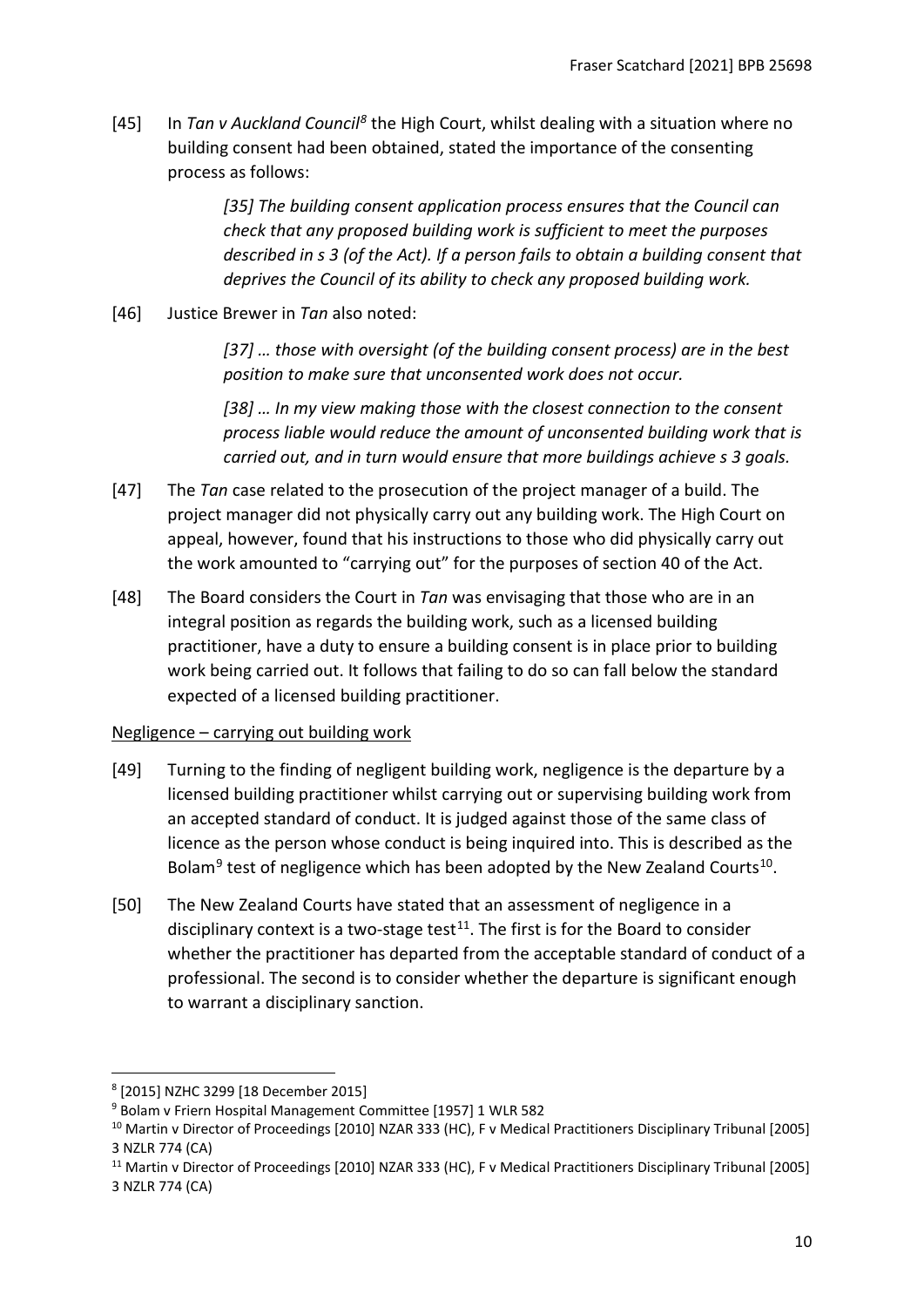- [51] When considering what an acceptable standard is, the Board must have reference to the conduct of other competent and responsible practitioners and the Board's own assessment of what is appropriate conduct, bearing in mind the purpose of the Act<sup>[12](#page-10-1)</sup> noted in paragraph [43] above. The test is an objective one, and in this respect, it has been noted that the purpose of discipline is the protection of the public by the maintenance of professional standards and that this could not be met if, in every case, the Board was required to take into account subjective considerations relating to the practitioner<sup>[13](#page-10-2)</sup>.
- [52] The Board also notes, as regards acceptable standards, that all building work must comply with the Building Code<sup>[14](#page-10-3)</sup> and be carried out in accordance with a building consent<sup>[15](#page-10-4)</sup>. As such, when considering what is and is not an acceptable standard, the Building Code and any building consent issued must be taken into account.
- [53] With regard to the issues before the Board where it found the Respondent had been negligent, the Board, which includes persons with extensive experience and expertise in the building industry, decided that the Respondent had departed from what the Board considers to be an accepted standard of conduct and that the conduct was sufficiently serious enough to warrant a disciplinary outcome.
- [54] In particular, the manner in which the foundations were completed, which were outside of acceptable tolerances, the failure to address tolerance issues when installing framing and the failure to tie a wing wall in compliantly, would not have met the requirements of clause B1 of the Building Code and were not completed to an acceptable standard.

# Contrary to a Building Consent

[55] The Board decided that whilst the building consent may not have been strictly adhered to, there was no work where there had been deliberate departures from the building consent and that the finding of negligence was sufficient.

# <span id="page-10-0"></span>**Penalty, Costs and Publication**

- [56] Having found that one or more of the grounds in section 317 applies, the Board must, under sect[i](#page-14-1)on 318 of the Act<sup>i</sup>, consider the appropriate disciplinary penalty, whether the Respondent should be ordered to pay any costs and whether the decision should be published.
- [57] The Board heard evidence during the hearing relevant to penalty, costs and publication and has decided to make indicative orders and give the Respondent an opportunity to provide further evidence or submissions relevant to the indicative orders.

<span id="page-10-1"></span><sup>&</sup>lt;sup>12</sup> Martin v Director of Proceedings [2010] NZAR 333 at p.33<br><sup>13</sup> McKenzie v Medical Practitioners Disciplinary Tribunal [2004] NZAR 47 at p.71

<span id="page-10-3"></span><span id="page-10-2"></span><sup>&</sup>lt;sup>14</sup> Section 17 of the Building Act 2004 14

<span id="page-10-4"></span><sup>&</sup>lt;sup>15</sup> Section 40(1) of the Building Act 2004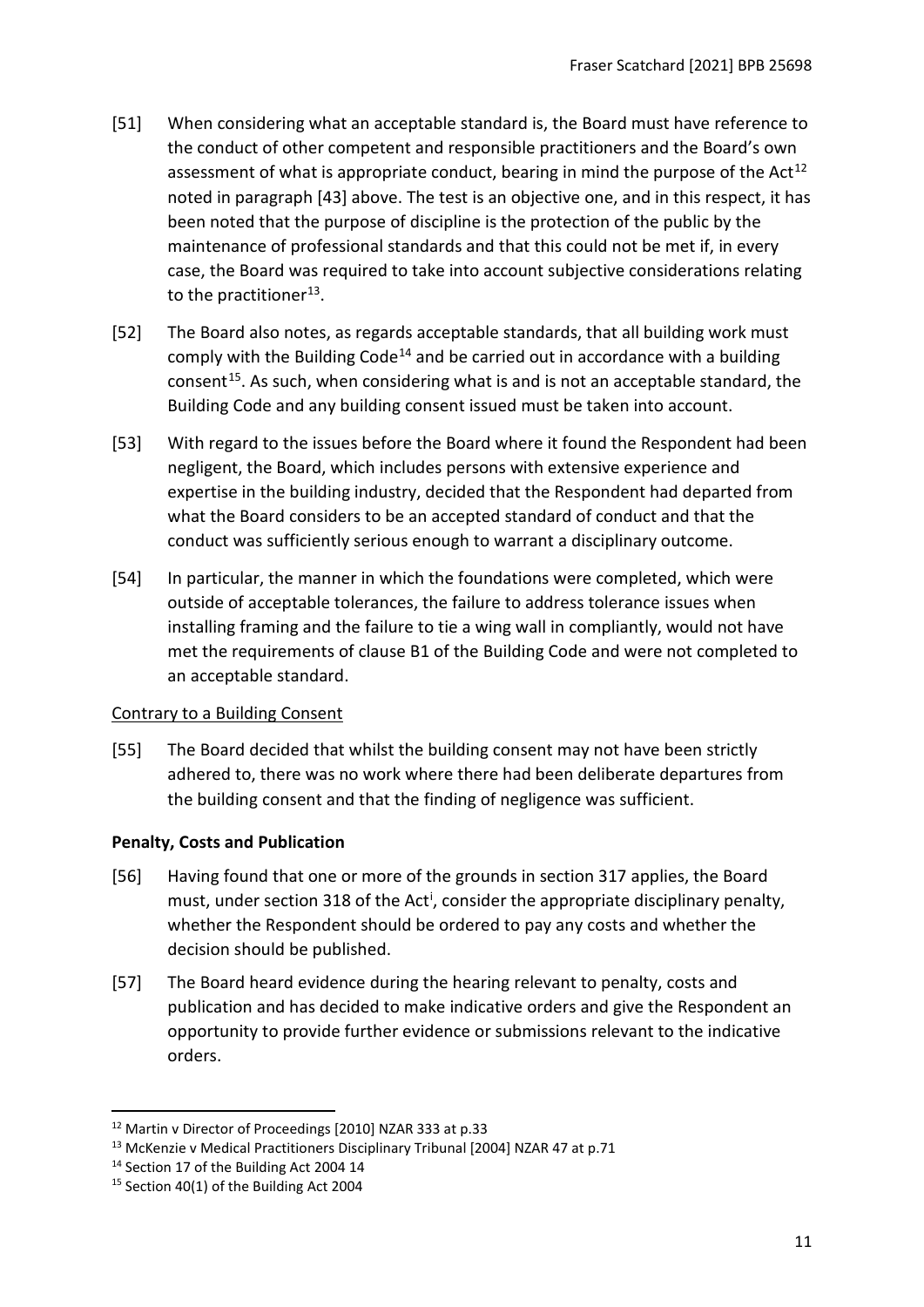# <span id="page-11-0"></span>Penalty

[58] The purpose of professional discipline is to uphold the integrity of the profession; the focus is not punishment but the enforcement of a high standard of propriety and professional conduct. The Board does note, however, that the High Court in *Patel v Complaints Assessment Committee*[16](#page-11-2) commented on the role of "punishment" in giving penalty orders stating that punitive orders are, at times, necessary to provide a deterrent and to uphold professional standards. The Court noted:

> *[28] I therefore propose to proceed on the basis that, although the protection of the public is a very important consideration, nevertheless the issues of punishment and deterrence must also be taken into account in selecting the appropriate penalty to be imposed.*

- [59] The Board also notes that in *Lochhead v Ministry of Business Innovation and Employment,* [17](#page-11-3) the Court noted that whilst the statutory principles of sentencing set out in the Sentencing Act 2002 do not apply to the Building Act, they do have the advantage of simplicity and transparency. The Court recommended adopting a starting point for a penalty based on the seriousness of the disciplinary offending prior to considering any aggravating and/or mitigating factors.
- [60] The matter was at the mid-range of seriousness. The Board considered that a fine was appropriate. It adopted a starting point of \$2,500. It did not consider that there were any mitigating factors that would warrant a reduction. As such, the fine is set at \$2,500.

### <span id="page-11-1"></span>Costs

- [61] Under section 318(4) the Board may require the Respondent "to pay the costs and expenses of, and incidental to, the inquiry by the Board."
- [62] The Respondent should note that the High Court has held that 50% of total reasonable costs should be taken as a starting point in disciplinary proceedings and that the percentage can then be adjusted up or down having regard to the particular circumstances of each case  $18$ .
- [63] In *Collie v Nursing Council of New Zealand,*[19](#page-11-5) where the order for costs in the tribunal was 50% of actual costs and expenses, the High Court noted that:

*But for an order for costs made against a practitioner, the profession is left to carry the financial burden of the disciplinary proceedings, and as a matter of policy that is not appropriate.*

<span id="page-11-2"></span><sup>16</sup> HC Auckland CIV-2007-404-1818, 13 August 2007 at p 27

<span id="page-11-3"></span><sup>17</sup> 3 November 2016, CIV-2016-070-000492, [2016] NZDC 21288

<span id="page-11-4"></span><sup>18</sup> *Cooray v The Preliminary Proceedings Committee* HC, Wellington, AP23/94, 14 September 1995, *Macdonald v Professional Conduct Committee,* HC, Auckland, CIV 2009-404-1516, 10 July 2009, *Owen v Wynyard* HC, Auckland, CIV-2009-404-005245, 25 February 2010. 19 [2001] NZAR 74

<span id="page-11-5"></span>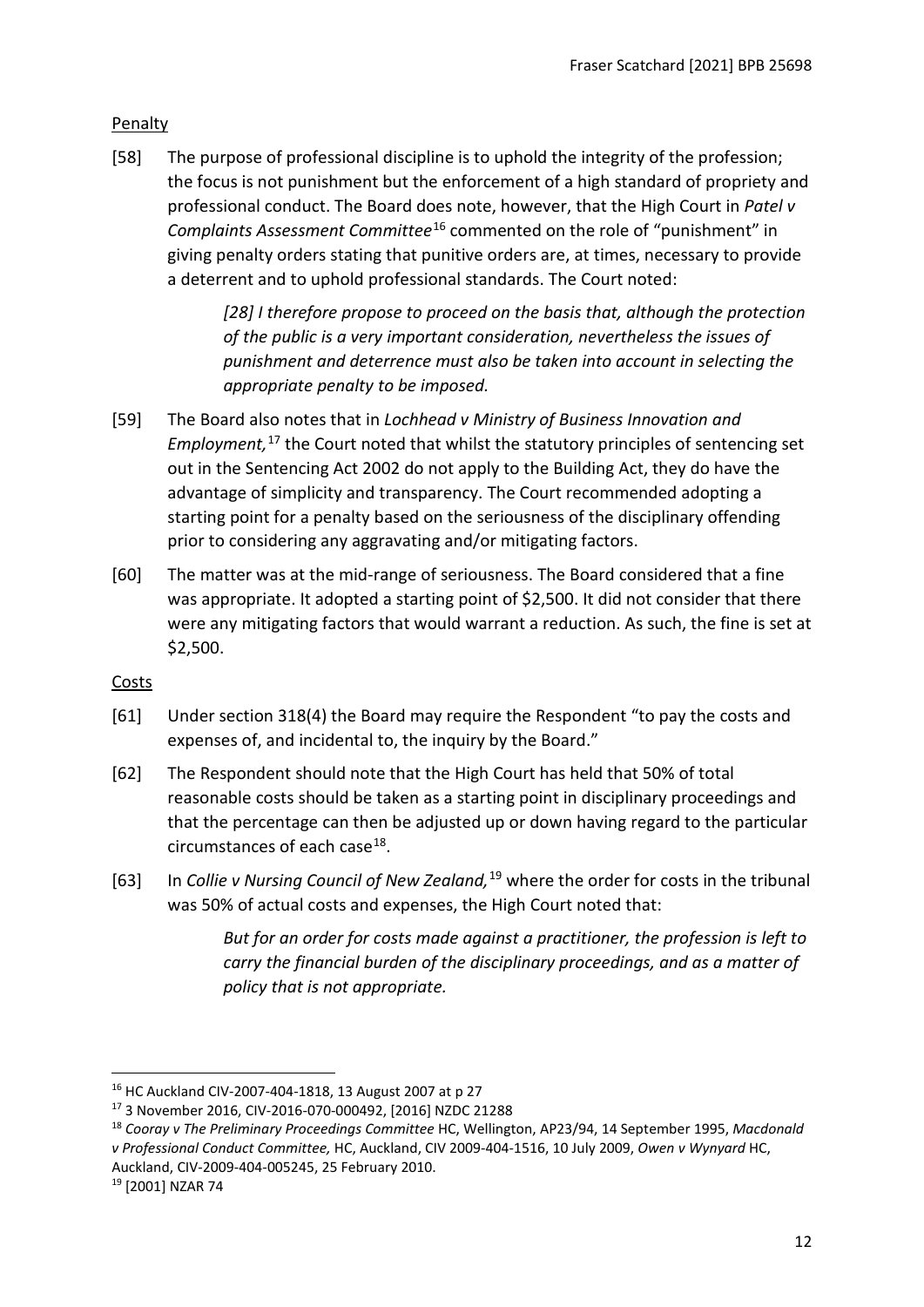[64] In *Kenneth Michael Daniels v Complaints Committee 2 of the Wellington District Law Society*, [20](#page-12-1) the High Court noted:

> *[46] All cases referred to in Cooray were medical cases and the Judge was careful to note that the 50 per cent was the general approach that the Medical Council took. We do not accept that if there was any such approach, it is necessarily to be taken in proceedings involving other disciplinary bodies. Much will depend upon the time involved, actual expenses incurred, attitude of the practitioner bearing in mind that whilst the cost of a disciplinary action by a professional body must be something of a burden imposed upon its members, those members should not be expected to bear too large a measure where a practitioner is shown to be guilty of serious misconduct.*

*[47] Costs orders made in proceedings involving law practitioners are not to be determined by any mathematical approach. In some cases 50 per cent will be too high, in others insufficient.*

- [65] The Board has adopted an approach to costs that uses a scale based on 50% of the average costs of different categories of hearings, simple, moderate and complex. The current matter was moderate in complexity. Adjustments based on the High Court decisions above are then made.
- [66] Based on the above, the Board's costs order is that the Respondent is to pay the sum of \$3,500 toward the costs of and incidental to the Board's inquiry. This is the Board's scale amount for a hearing of this type and is significantly less than 50% of actual costs.

# <span id="page-12-0"></span>Publication

[67] As a consequence of its decision, the Respondent's name and the disciplinary outcomes will be recorded in the public register maintained as part of the Licensed Building Practitioners' scheme as is required by the  $Act^{21}$  $Act^{21}$  $Act^{21}$ . The Board is also able, under section 318(5) of the Act, to order publication over and above the public register:

> *In addition to requiring the Registrar to notify in the register an action taken by the Board under this section, the Board may publicly notify the action in any other way it thinks fit.*

- [68] As a general principle, such further public notification may be required where the Board perceives a need for the public and/or the profession to know of the findings of a disciplinary hearing. This is in addition to the Respondent being named in this decision.
- [69] Within New Zealand, there is a principle of open justice and open reporting, which is enshrined in the Bill of Rights Act 1990<sup>22</sup>. The Criminal Procedure Act 2011 sets out

<span id="page-12-1"></span><sup>20</sup> CIV-2011-485-000227 8 August 2011

<span id="page-12-2"></span><sup>&</sup>lt;sup>21</sup> Refer sections 298, 299 and 301 of the Act

<span id="page-12-3"></span><sup>22</sup> Section 14 of the Act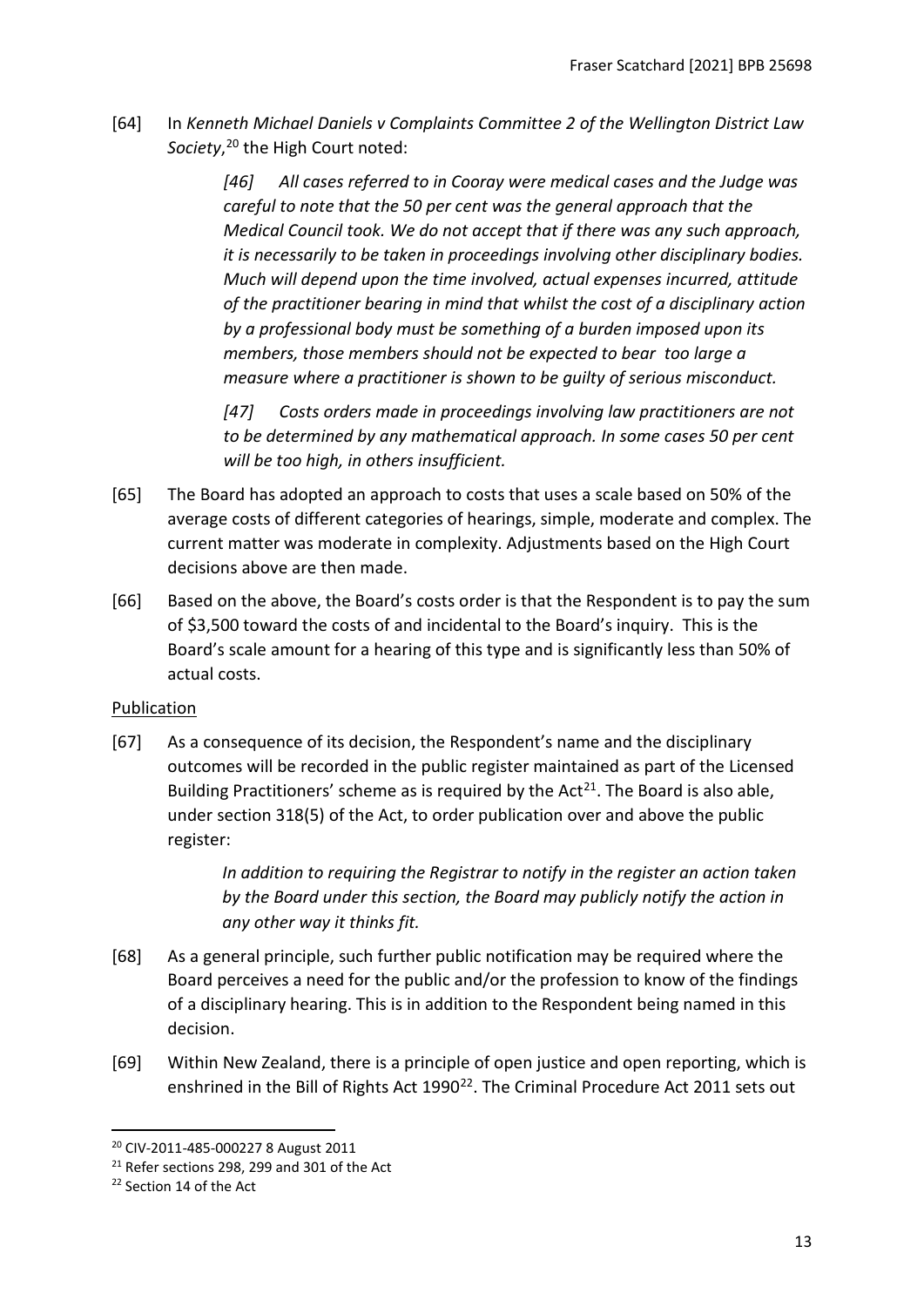grounds for suppression within the criminal jurisdiction<sup>23</sup>. Within the disciplinary hearing jurisdiction, the courts have stated that the provisions in the Criminal Procedure Act do not apply but can be instructive<sup>[24](#page-13-3)</sup>. The High Court provided guidance as to the types of factors to be taken into consideration in *N v Professional Conduct Committee of Medical Council[25](#page-13-4).* 

- [70] The courts have also stated that an adverse finding in a disciplinary case usually requires that the name of the practitioner be published in the public interest<sup>[26](#page-13-5)</sup>. It is, however, common practice in disciplinary proceedings to protect the names of other persons involved as naming them does not assist the public interest.
- [71] Based on the above, the Board will not order further publication.

## <span id="page-13-0"></span>**Section 318 Order**

- [72] For the reasons set out above, the Board directs that:
	- **Penalty: Pursuant to section 318(1)(f) of the Building Act 2004, the Respondent is ordered to pay a fine of \$2500.**
	- **Costs: Pursuant to section 318(4) of the Act, the Respondent is ordered to pay costs of \$3500 (GST included) towards the costs of, and incidental to, the inquiry of the Board.**
	- **Publication: The Registrar shall record the Board's action in the Register of Licensed Building Practitioners in accordance with section 301(l)(iii) of the Act.**

**In terms of section 318(5) of the Act, there will not be action taken to publicly notify the Board's action, except for the note in the Register and the Respondent being named in this decision.**

[73] The Respondent should note that the Board may, under section 319 of the Act, suspend or cancel a licensed building practitioner's licence if fines or costs imposed as a result of disciplinary action are not paid.

### <span id="page-13-1"></span>**Submissions on Penalty, Costs and Publication**

[74] The Board invites the Respondent to make written submissions on the matters of disciplinary penalty, costs and publication up until close of business on Friday 18 February 2022. The submissions should focus on mitigating matters as they relate to the penalty, costs and publication orders. If no submissions are received, then this decision will become final. If submissions are received, then the Board will meet and consider those submissions prior to coming to a final decision on penalty, costs and publication.

<span id="page-13-4"></span> $25$  ibid

<span id="page-13-3"></span><span id="page-13-2"></span><sup>&</sup>lt;sup>23</sup> Refer sections 200 and 202 of the Criminal Procedure Act<br><sup>24</sup> N v Professional Conduct Committee of Medical Council [2014] NZAR 350

<span id="page-13-5"></span><sup>&</sup>lt;sup>26</sup> Kewene v Professional Conduct Committee of the Dental Council [2013] NZAR 1055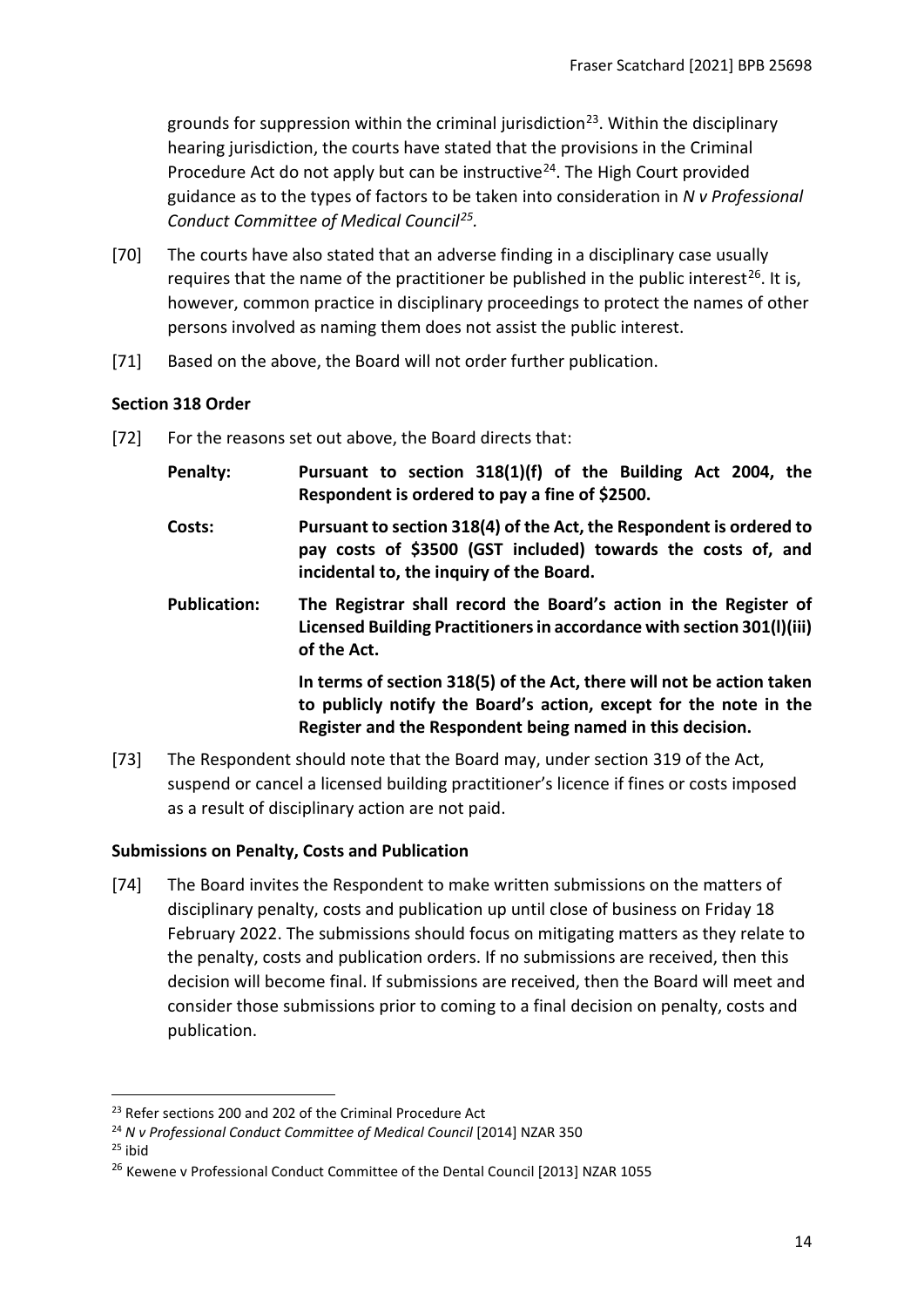[75] In calling for submissions on penalty, costs and mitigation, the Board is not inviting the Respondent to offer new evidence or to express an opinion on the findings set out in this decision. If the Respondent disagrees with the Board's findings of fact and/or its decision that the Respondent has committed a disciplinary offence, the Respondent can appeal the Board's decision.

## <span id="page-14-0"></span>**Right of Appeal**

[76] The right to appeal Board decisions is provided for in section 330(2) of the Act<sup>[ii](#page-15-0)</sup>.

Signed and dated this  $28<sup>th</sup>$  day of January 2022.

**Mr M Orange** Presiding

### <span id="page-14-1"></span><sup>i</sup> *Section 318 of the Act*

- *(1) In any case to which section 317 applies, the Board may*
	- *(a) do both of the following things:*
		- *(i) cancel the person's licensing, and direct the Registrar to remove the person's name from the register; and*
		- *(ii) order that the person may not apply to be relicensed before the expiry of a specified period:*
	- *(b) suspend the person's licensing for a period of no more than 12 months or until the person meets specified conditions relating to the licensing (but, in any case, not for a period of more than 12 months) and direct the Registrar to record the suspension in the register:*
	- *(c) restrict the type of building work or building inspection work that the person may carry out or supervise under the person's licensing class or classes and direct the Registrar to record the restriction in the register:*
	- *(d) order that the person be censured:*
	- *(e) order that the person undertake training specified in the order:*
	- *(f) order that the person pay a fine not exceeding \$10,000.*
- *(2) The Board may take only one type of action in subsection 1(a) to (d) in relation to a case, except that it may impose a fine under subsection (1)(f) in addition to taking the action under subsection (1)(b) or (d).*
- *(3) No fine may be imposed under subsection (1)(f) in relation to an act or omission that constitutes an offence for which the person has been convicted by a court.*